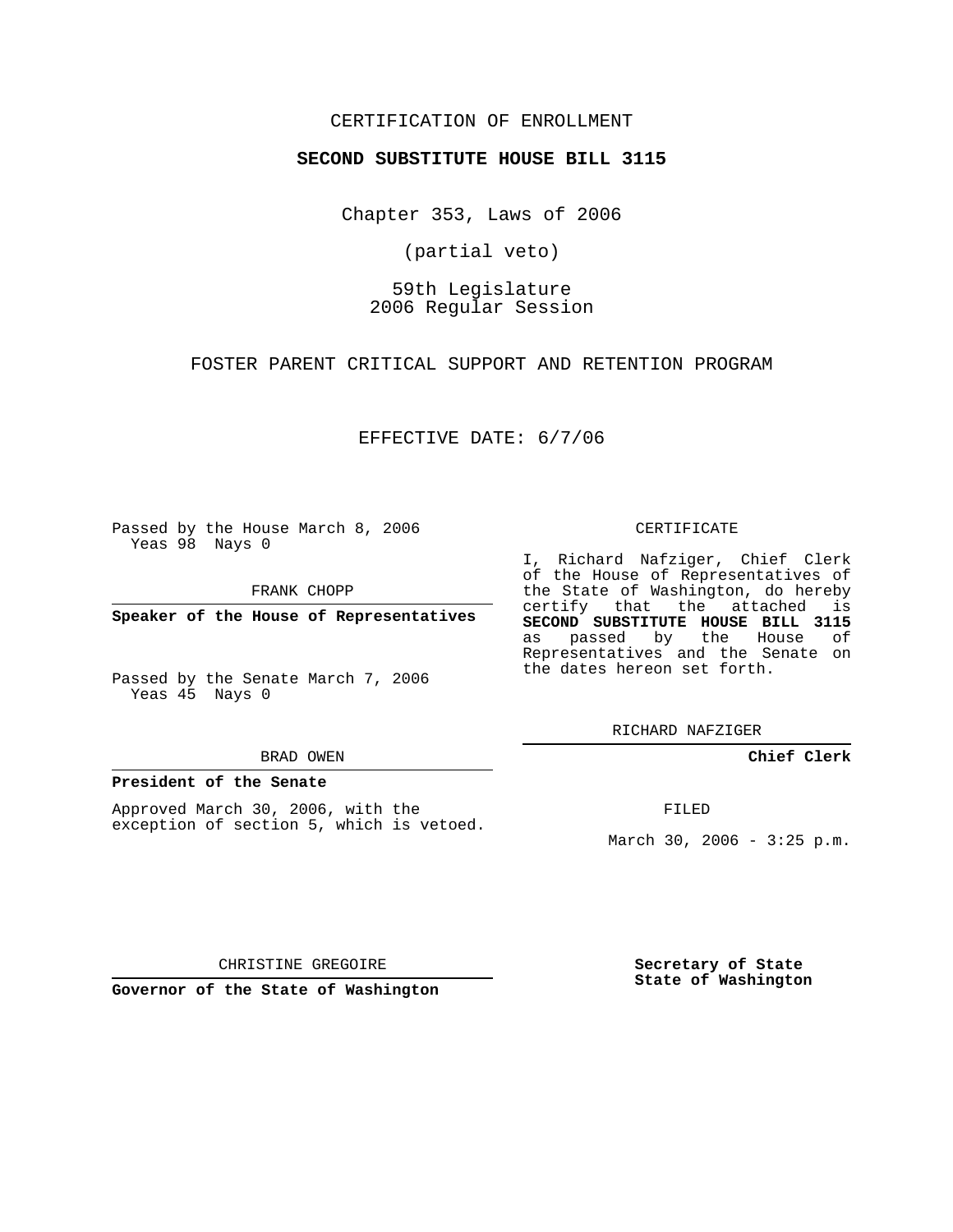# **SECOND SUBSTITUTE HOUSE BILL 3115** \_\_\_\_\_\_\_\_\_\_\_\_\_\_\_\_\_\_\_\_\_\_\_\_\_\_\_\_\_\_\_\_\_\_\_\_\_\_\_\_\_\_\_\_\_

\_\_\_\_\_\_\_\_\_\_\_\_\_\_\_\_\_\_\_\_\_\_\_\_\_\_\_\_\_\_\_\_\_\_\_\_\_\_\_\_\_\_\_\_\_

AS AMENDED BY THE SENATE

Passed Legislature - 2006 Regular Session

# **State of Washington 59th Legislature 2006 Regular Session**

**By** House Committee on Appropriations (originally sponsored by Representatives Darneille, Talcott, Morrell, Green, McDonald, Ormsby, Simpson and Roberts)

READ FIRST TIME 02/08/06.

 AN ACT Relating to establishing a foster parent critical support and retention program; amending RCW 74.13.280; adding new sections to chapter 74.13 RCW; and creating new sections.

BE IT ENACTED BY THE LEGISLATURE OF THE STATE OF WASHINGTON:

NEW SECTION. **Sec. 1.** The legislature finds that:

 (1) Foster parents are able to successfully maintain placements of sexually reactive children, physically assaultive children, or children with other high-risk behaviors when they are provided with proper training and support. Lack of support contributes to placement disruptions and multiple moves between foster homes.

 (2) Young children who have experienced repeated early abuse and trauma are at high risk for behavior later in life that is sexually deviant, if left untreated. Placement with a well-trained, prepared, and supported foster family can break this cycle.

 NEW SECTION. **Sec. 2.** A new section is added to chapter 74.13 RCW to read as follows:

 A foster parent critical support and retention program is established to retain foster parents who care for sexually reactive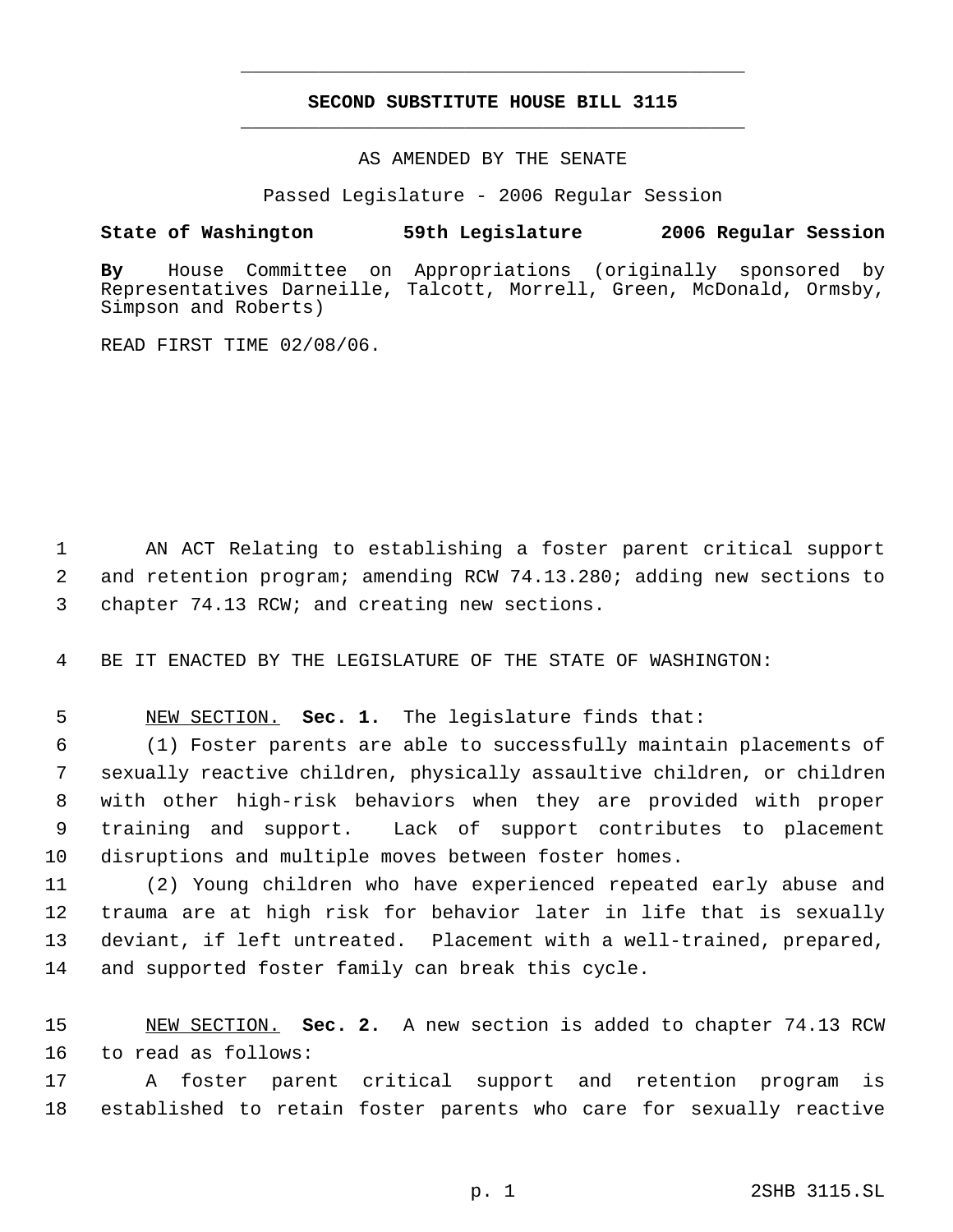children, physically assaultive children, or children with other high- risk behaviors. Services shall consist of short-term therapeutic and educational interventions to support the stability of the placement. The foster parent critical support and retention program is to be implemented under the division of children and family services' contract and supervision. A contractor must demonstrate experience providing in-home case management, as well as experience working with caregivers of children with significant behavioral issues that pose a threat to others or themselves or the stability of the placement.

 NEW SECTION. **Sec. 3.** A new section is added to chapter 74.13 RCW to read as follows:

 Under the foster parent critical support and retention program, foster parents who care for sexually reactive children, physically assaultive children, or children with other high-risk behaviors shall receive:

 (1) Availability at any time of the day or night to address specific concerns related to the identified child;

 (2) Assessment of risk and development of a safety and supervision plan;

 (3) Home-based foster parent training utilizing evidence-based models; and

 (4) Referral to relevant community services and training provided by the local children's administration office or community agencies.

 NEW SECTION. **Sec. 4.** The department of social and health services shall prepare and provide to the legislature, by December 1, 2006, a comprehensive report regarding the department's policies and practices relating to referrals, investigations, and records of child abuse and neglect allegations. At a minimum, the report shall include recommendations for improvement of the department's current practice to:

 (1) Define terms relating to referrals and investigative findings; (2) Provide guidelines for determining whether a referral is to be assigned and investigated;

 (3) Manage records of calls which are received but not investigated;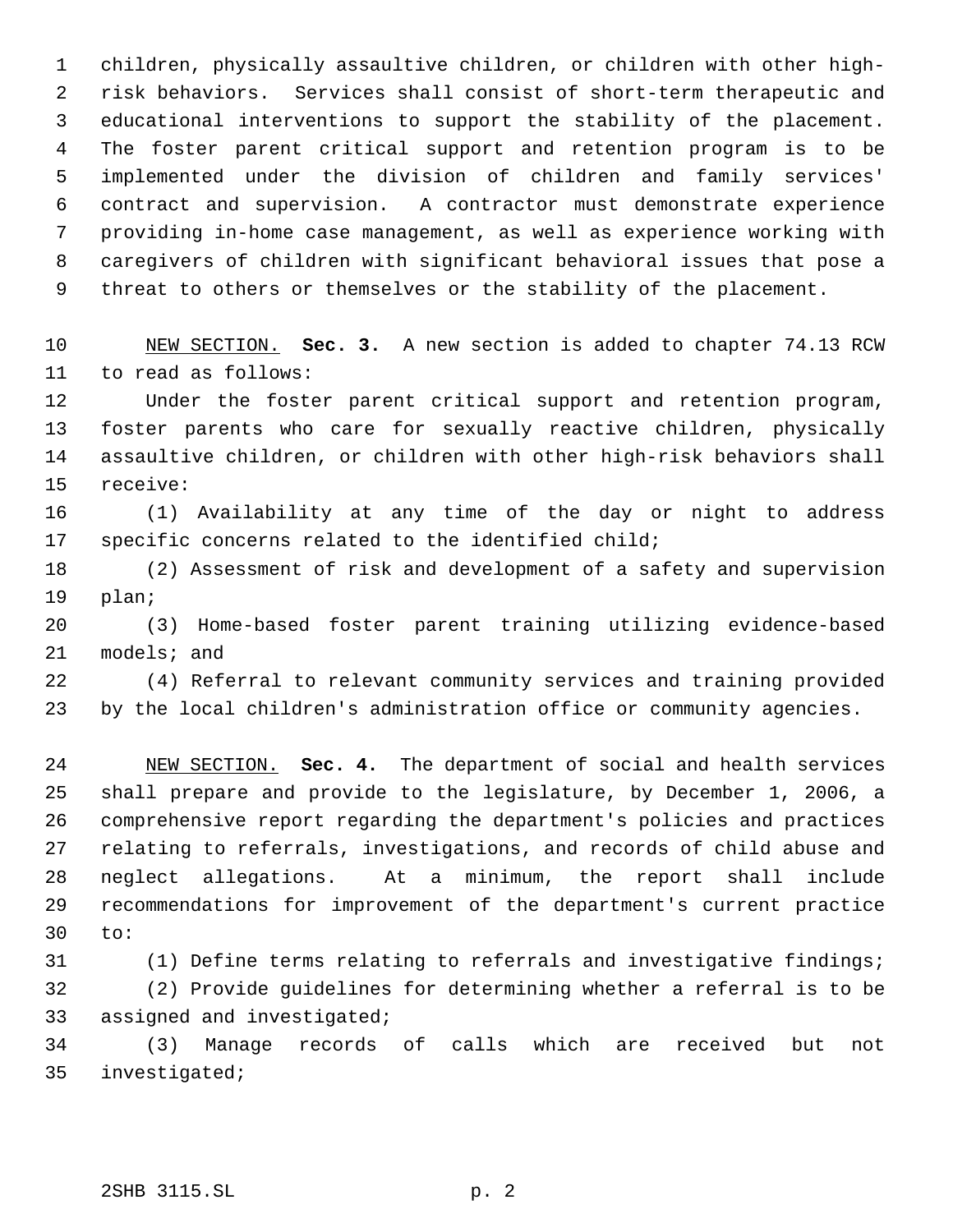(4) Establish a timeline for the destruction of records regarding investigations which resulted in no investigation, an inconclusive finding, or an unfounded finding;

 (5) Disclose to foster parents information regarding sexually reactive and physically aggressive tendencies of children placed in their homes;

 (6) Respond to allegations of abuse, neglect, or failure to supervise against foster parents when the allegations arise from the conduct of a child who is sexually reactive or has physically aggressive tendencies and the foster parent did not have prior knowledge of those tendencies or the child was not in the reasonable 12 control of the foster parent; and

 (7) Protect the due process rights of individuals who are not afforded the protection of the child abuse and prevention and treatment act.

 *\*Sec. 5. RCW 74.13.280 and 2001 c 318 s 3 are each amended to read as follows:*

 *(1) Except as provided in RCW 70.24.105, whenever a child is placed in out-of-home care by the department or a child-placing agency, the department or agency shall share information about the child and the child's family with the care provider and shall consult with the care provider regarding the child's case plan. If the child is dependent pursuant to a proceeding under chapter 13.34 RCW, the department or agency shall keep the care provider informed regarding the dates and location of dependency review and permanency planning hearings pertaining to the child.*

 *(2) Information about the child shall include information about behavioral and emotional problems of the child and whether the child is a sexually reactive child.*

 *(3) Any person who receives information about a child or a child's family pursuant to this section shall keep the information confidential and shall not further disclose or disseminate the information except as authorized by law.*

 *(((3))) (4) Disclosure of any relevant health care information shall be consistent with RCW 70.24.105 and any guidelines or recommendations established by the department of health concerning*